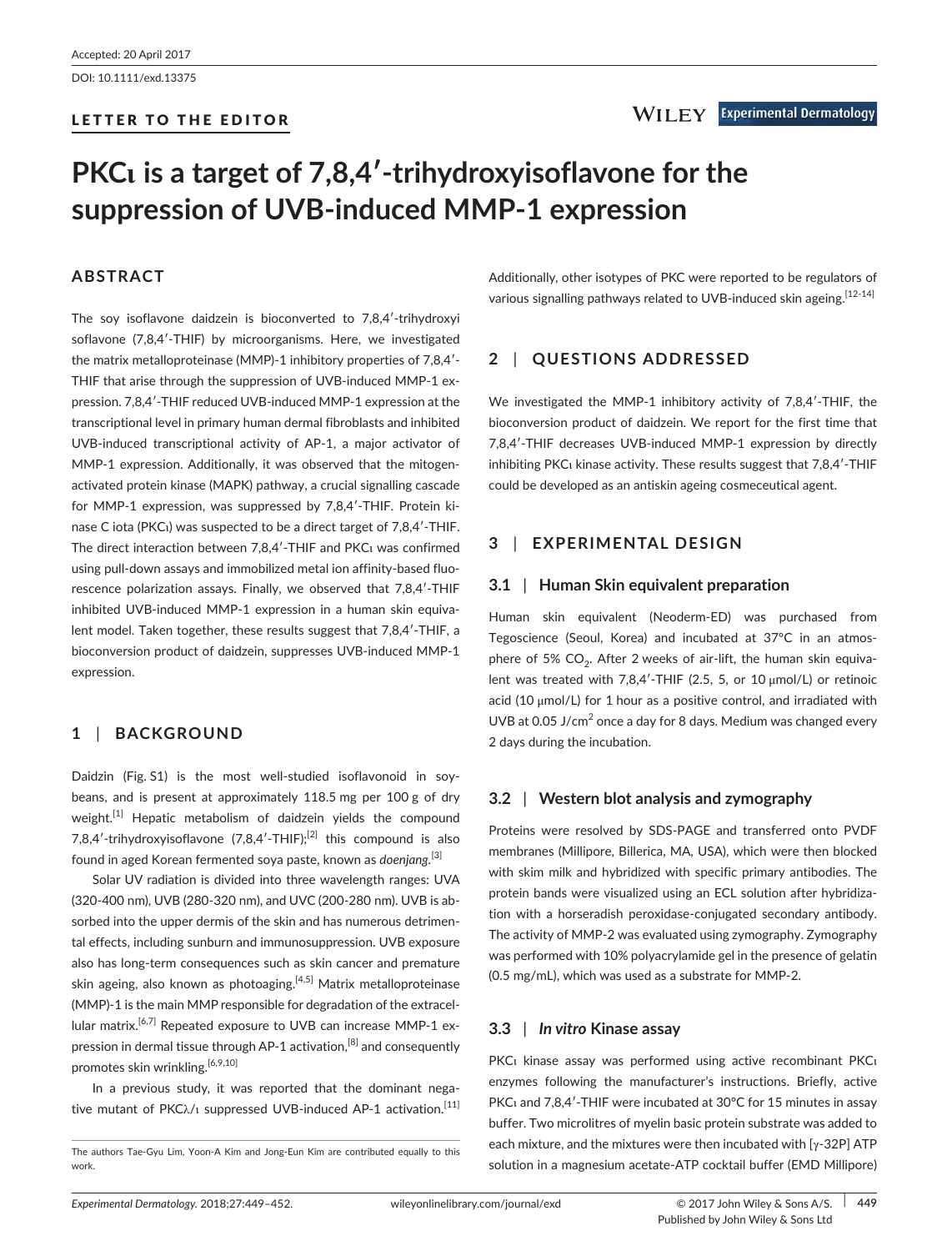

FIGURE 1 The inhibitory effect of 7.8.4'-THIF on MMP-1. (A) The procedure of 3D culture matrix preparation. The sample treatment and UVB irradiation were conducted as described in the Experimental design. (B) 7,8,4′-THIF reduces UVB-induced MMP-1 expression in 3D human skin equivalent model. The MMP-1 expression level was determined by immunohistochemistry using specific antibody. (C) 7,8,4′-THIF shows better inhibitory effect than daidzein on UVB-induced MMP-1 expression. After 48 hours of UVB irradiation, MMP-1 secretion by the cells was determined by western blot. MMP-2 was used as loading control. (D) 7,8,4′-THIF inhibits UVB-induced AP-1 transactivation. The asterisk (\*\* and  $^{#}$ ) indicates a significant difference (*P*<.001) compared to untreated control and UVB-treatment control, respectively. Data represented as the mean±SD

at 30°C for 15 minutes. The radioactively labelled phosphate was measured using a scintillation counter.

#### **3.4** | **Statistical analysis**

Data are expressed as the mean±standard deviation (SD). Student's *t*test was used to evaluate the mean differences between groups and statistical significance. Differences were considered significant at *P*<.05.

## **4** | **RESULTS**

We tested the activity of 7,8,4'-THIF in a 3D human skin equivalent model, which has been reported to be more physiologically accurate than monolayer cultures. We investigated whether 7,8,4′-THIF could reduce UVB-induced MMP-1 expression in the human skin equivalent model (Figure 1A). UVB exposure increased MMP-1 expression in the epidermis of the human skin equivalent model (Figure 1B), and



FIGURE 2 7,8,4'-THIF directly inhibits PKC<sub>1</sub> kinase activity. (A) PKCι was co-incubated with 7,8,4′-THIF at the indicated concentration for 1 hour at 30°C. After incubation with myelin basic protein, a substrate of PKCι, and  $[γ<sup>-32</sup>P]ATP$ , the incorporated radiolabelled phosphate was measured using scintillation counter. The asterisk (\*\*\* and ###) indicates a significant difference (*P*<.05 and .001, respectively) compared to untreated control. (B) The Immobilized metal ion affinity-based fluorescence polarization (IMAP) assay was performed to estimate the  $IC_{50}$  value of 7,8,4'-THIF on PKCι kinase activity. (C) 7,8,4′-THIF binds to ATP pocket of PKCι. (D) The hypothetical binding pose of  $7,8,4'$ -THIF (Val $^{326}$  and Asn $^{327}$ at backbone; Lys<sup>274</sup> and Glu<sup>293</sup> at side chain) the ATP-binding site of PKCι

7,8,4′-THIF inhibited UVB-induced MMP-1 expression. Surprisingly, 7,8,4′-THIF exhibited greater MMP-1 inhibitory activity than that of the well-known MMP-1 inhibitor retinoic acid. Additionally, we sought to compare the effect of 7,8,4′-THIF and its natural precursor daidzein on UVB-induced MMP-1 expression in primary human dermal fibroblasts. Treatment with 7,8,4′-THIF was observed to dosedependently decrease UVB-induced MMP-1 expression (Figure 1C). The activity of the major transcription factor AP-1 was attenuated by 7,8,4′-THIF, as seen in Figure 1D. Additionally, the activity of the MAPK signalling pathway (the upstream signalling pathway of AP-1) was decreased by treatment with 7,8,4′-THIF (Fig. S2).

The kinase array in Fig. S3 shows that PKCι may be a target protein of 7,8,4′-THIF". As shown in Figure 2A, a dose-dependent reduction in PKCι kinase activity was observed following treatment with 7,8,4′- THIF. We calculated  $IC_{50}$  values for 7,8,4'-THIF using an immobilized metal ion affinity-based fluorescence polarization (IMAP) assay system.<sup>[15]</sup> The IC<sub>50</sub> value of 7,8,4'-THIF for PKC<sub>1</sub> kinase activity was determined to be 21 μmol/L (Figure 2B). To determine whether 7,8,4′- THIF binds to the ATP-binding site of PKCι, we added varying concentrations of ATP (10, 100, and 1000 μmol/L) to PKCι in the assay before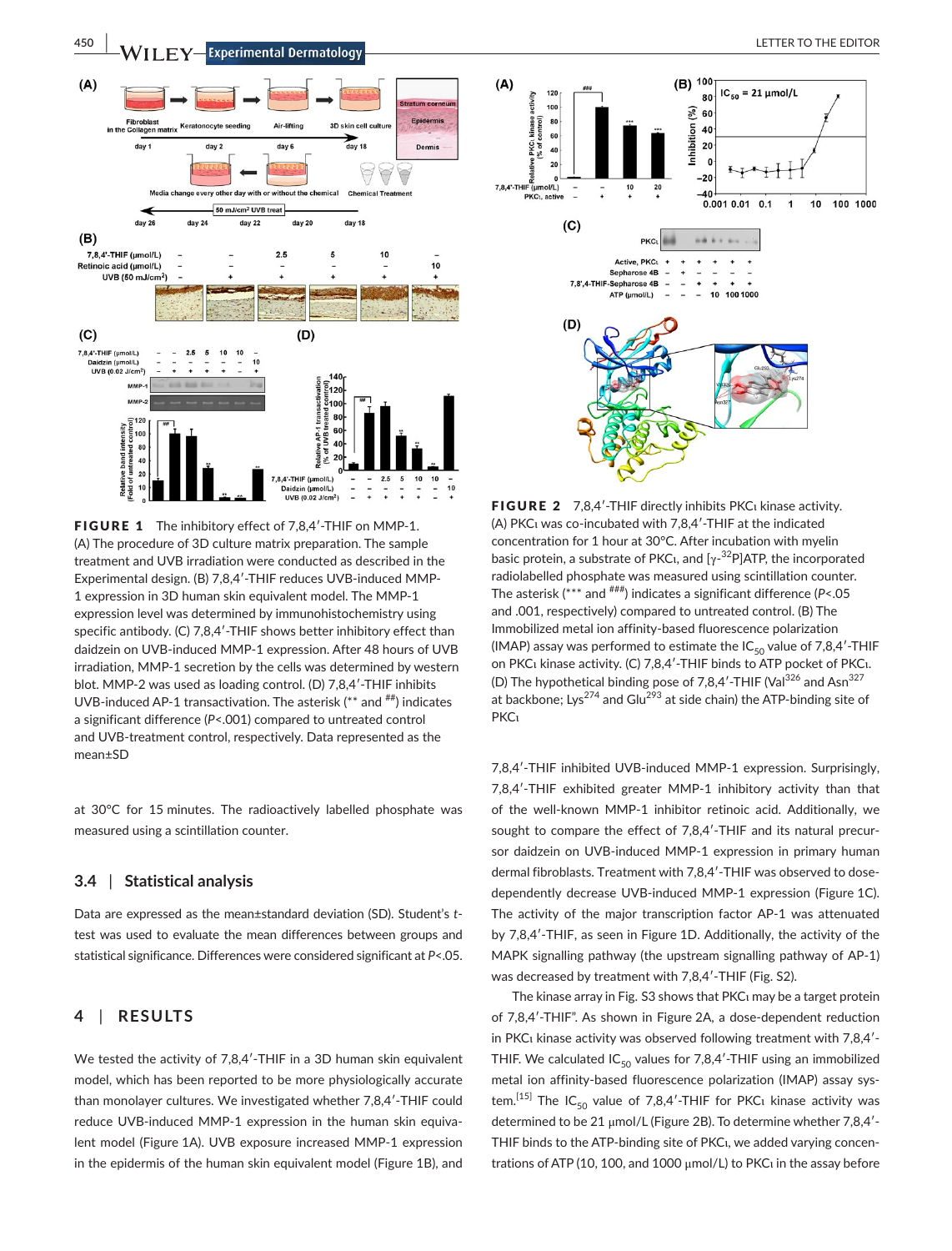7,8,4′-THIF treatment. As seen in Figure 2B, the binding between PKCι and 7,8,4′-THIF was diminished by ATP in a dose-dependent manner. PKCι was shown to be an upstream kinase of MAPK using a knockdown PKCι system (Fig. S4). We created a computational docking model using the Glide docking software in Schrödinger Suite 2012. Key hydrogen bonds formed between 7,8,4′-THIF and PKCι (Val<sup>326</sup> and Asn<sup>327</sup> at the backbone; Lys<sup>274</sup> and Glu<sup>293</sup> at the side chain) (Figure 2D). This supports the notion that 7,8,4′-THIF acts as an inhibitor of PKCι.<sup>[16]</sup>

## **5** | **CONCLUSIONS**

In this study, we investigated the MMP-1 inhibitory activity of 7,8,4′- THIF, the bioconversion product of daidzein. We report for the first time that 7,8,4′-THIF decreases UVB-induced MMP-1 expression by directly inhibiting PKCι kinase activity. These results suggest that 7,8,4′- THIF could be developed as an antiskin ageing cosmeceutical agent.

#### **ACKNOWLEDGEMENTS**

This work was supported by the Korea Food Research Institute (E0164700-02), the Leap Research Program (2010-0029233) through the National Research Foundation (NRF) grant funded by the Ministry of Science, ICT & Future Planning, and the Korea Institute of Planning and Evaluation for Technology in Food, Agriculture, Forestry and Fisheries (IPET) through Agri-Bio industry Technology Development Program (514004), funded by Ministry of Agriculture, Food and Rural Affairs (MAFRA) Republic of Korea.

#### **CONFLICT OF INTEREST**

The authors have declared no conflicting interests.

## **AUTHOR CONTRIBUTION**

T.G. Lim and Y.A Kim performed in vitro experiments and analysed the data. J.E. Kim and C. Lee wrote the manuscript. S. Baek performed IMAP assay. J.R. Kim, S.Y. Lee, A.M. Bode and J.Y. Kwon reviewed the manuscript. H. Chen provided the computer modelling result. J.S. Park provided 7,8,4′-THIF. Z. Dong, C.Y. Lee and K.W. Lee supervised the experimental procedure.

#### **Keywords**

3D culture, 7,8,4′-trihydroxyisoflavone, matrix metalloproteinase-1, Protein kinase C iota

- Tae-Gvu  $\text{Lim}^{1,2,3,4}$
- Yoon-A Kim<sup>1,3</sup>
- Jong-Eun Kim<sup>5</sup>
- Sohee Baek<sup>3,10</sup>
- Sung-Young Lee<sup>2</sup> Charles C. Lee<sup>6</sup>

 **EXPERTION EXPLORED EXPLORED ASSESS** TO THE EDITOR **A** LETTER TO THE EDITOR **A** LETTER TO THE EDITOR **A** LETTER TO THE EDITOR

Hanyong Chen<sup>2</sup> Jong Rhan Kim<sup>3</sup> Jung Yeon Kwon<sup>3</sup> Ann M. Bode<sup>2</sup> Chang Yong Lee<sup>6</sup> Zigang Dong<sup>2</sup> Deok-Kun Oh<sup>7</sup> Jun Seong P[ark](http://orcid.org/0000-0001-6302-2432)<sup>8</sup> Ki Won Lee<sup>1,3,9</sup>

*1 WCU Biomodulation Major, Department of Agricultural Biotechnology, Seoul National University, Seoul, Korea 2 The Hormel Institute, University of Minnesota, Austin, MM, USA 3 Advanced Institutes of Convergence Technology, Seoul National University, Suwon, Korea 4 Korea Food Research Institute, Seongnam, Korea 5 Research Institute of Biotechnology and Medical Converged Science, Dongguk University, Goyang, Korea 6 Department of Food Science and Technology, Cornell University, Ithaca, NY, USA 7 Department of Bioscience and Biotechnology, Bio/Molecular Informatics Center, Konkuk University, Seoul, Korea 8 Skin Research Institute, Amorepacific Corporation R&D Center, Yongin, Korea 9 Research Institute of Bio Food Industry, Institute of Green Bio Science* 

*and Technology, Seoul National University, Pyeongchang, Korea 10Max Planck Institute for Biochemistry, Am Klopferspitz 18, 82152 Martinsried, Germany*

#### **Correspondence**

*Ki Won Lee, PhD, Department of Agricultural Biotechnology, Seoul National University, Seoul, Korea. Email: [kiwon@snu.ac.kr](mailto:kiwon@snu.ac.kr)*

#### **REFERENCES**

- [1] A. C. Eldridge, W. F. Kwolek, *J. Agric. Food Chem.* **1983**, *31*, 394.
- [2] S. E. Kulling, D. M. Honig, M. Metzler, *J. Agric. Food Chem.* **2001**, *49*, 3024.
- [3] J. S. Park, H. Y. Park, D. H. Kim, H. K. Kim, *Bioorg. Med. Chem. Lett.* **2008**, *18*, 5006.
- [4] W. Kim, E. Kim, H. J. Yang, T. Kwon, S. Han, S. Lee, H. Youn, Y. Jung, C. Kang, B. Youn, *Exp. Dermatol.* **2015**, *24*, 611.
- [5] P. Brenneisen, H. Sies, K. Scharffetter-Kochanek, *Ann. N. Y. Acad. Sci.* **2002**, *973*, 31.
- [6] W. J. Lee, H. M. Ahn, H. Roh, Y. Na, I. K. Choi, J. H. Lee, Y. O. Kim, D. H. Lew, C. O. Yun, *Exp. Dermatol.* **2015**, *24*, 591.
- [7] G. J. Fisher, Z. Q. Wang, S. C. Datta, J. Varani, S. Kang, J. Voorhess, N. *Engl. J. Med.* **1997**, *337*, 1419.
- [8] J. Lu, J. H. Guo, X. L. Tu, C. Zhang, M. Zhao, Q. W. Zhang, F. H. Gao, *PLoS ONE* **2016**, *11*, e0159998.
- [9] Y. Jeon, Y. Jung, J. K. Youm, K. S. Kang, Y. K. Kim, S. N. Kim, *Exp. Dermatol.* **2015**, *24*, 140.
- [10] K. Scharffetter-Kochanek, P. Brenneisen, J. Wenk, G. Herrmann, W. Ma, L. Kuhr, C. Meewes, M. Wlaschek, *Exp. Gerontol.* **2000**, *35*, 307.
- [11] C. Huang, W. Ma, G. T. Bowden, Z. Dong, *J. Biol. Chem.* **1996**, *271*, 31262.